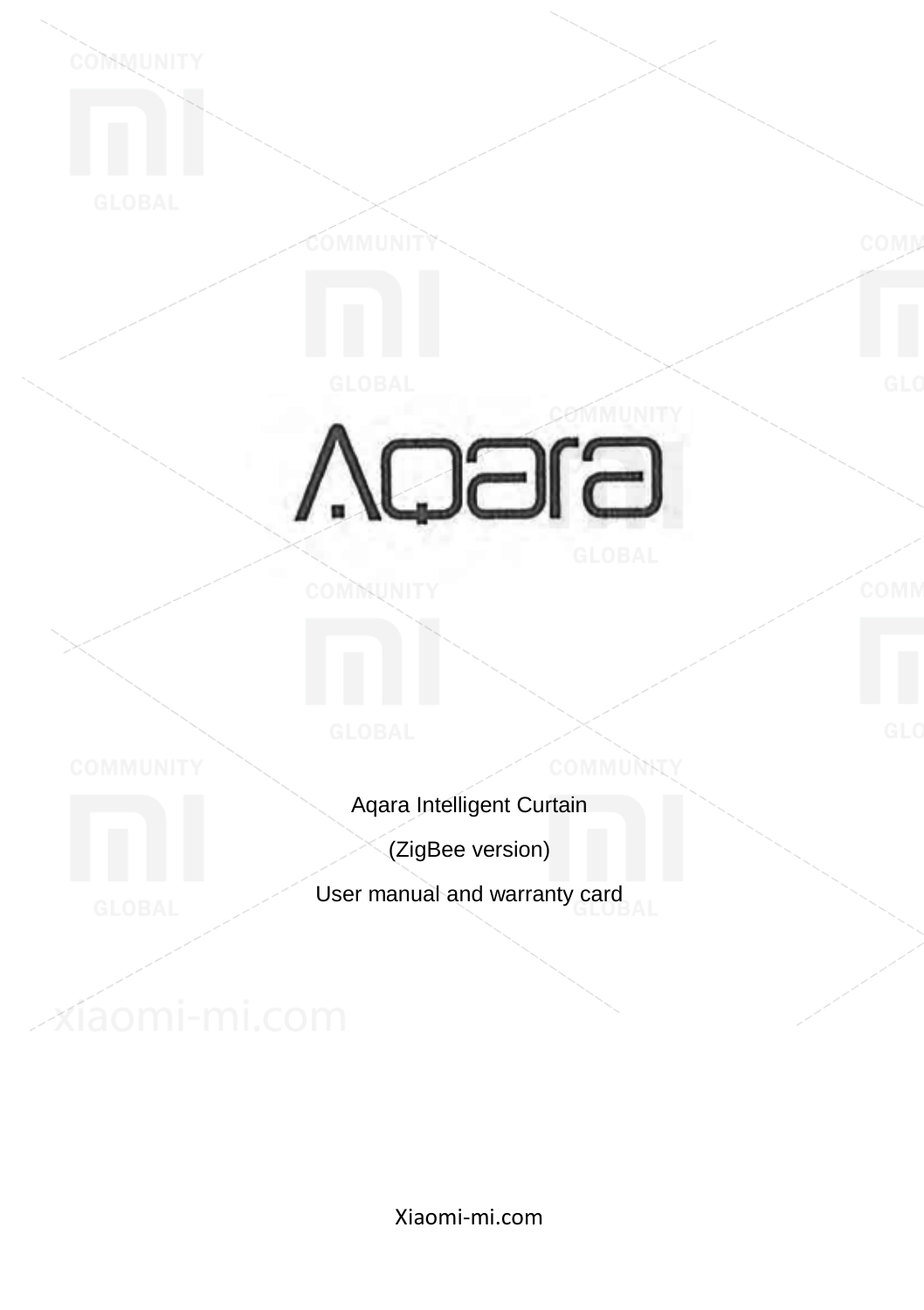#### **Overview**

COMMUNITY

Smart cornice Aqara Intelligent Curtain (ZigBee version for opening and closing curtains), has a super-quiet engine, running through the ZigBee wireless interface, also it has a stop function if there is resistance when the curtain moves, manual opening/closing. In conjunction with equipment having a gateway function, (hereinafter referred to as the "gateway"), you can remotely control, set a time of the opening/closure, synchronize the cornice with the various "smart" devices of the Smart House ecosystem.

\* This product and its accessories must be used within the premises, it is recommended to commission the installation of the cornice to a professional contractor. Installation should be carried out only with the main power switch turned off, after installation is completed, turn on the main switch and synchronize the cornice with the gateway through the Mi Home application (see "Installation Instructions" and "Add a Device").

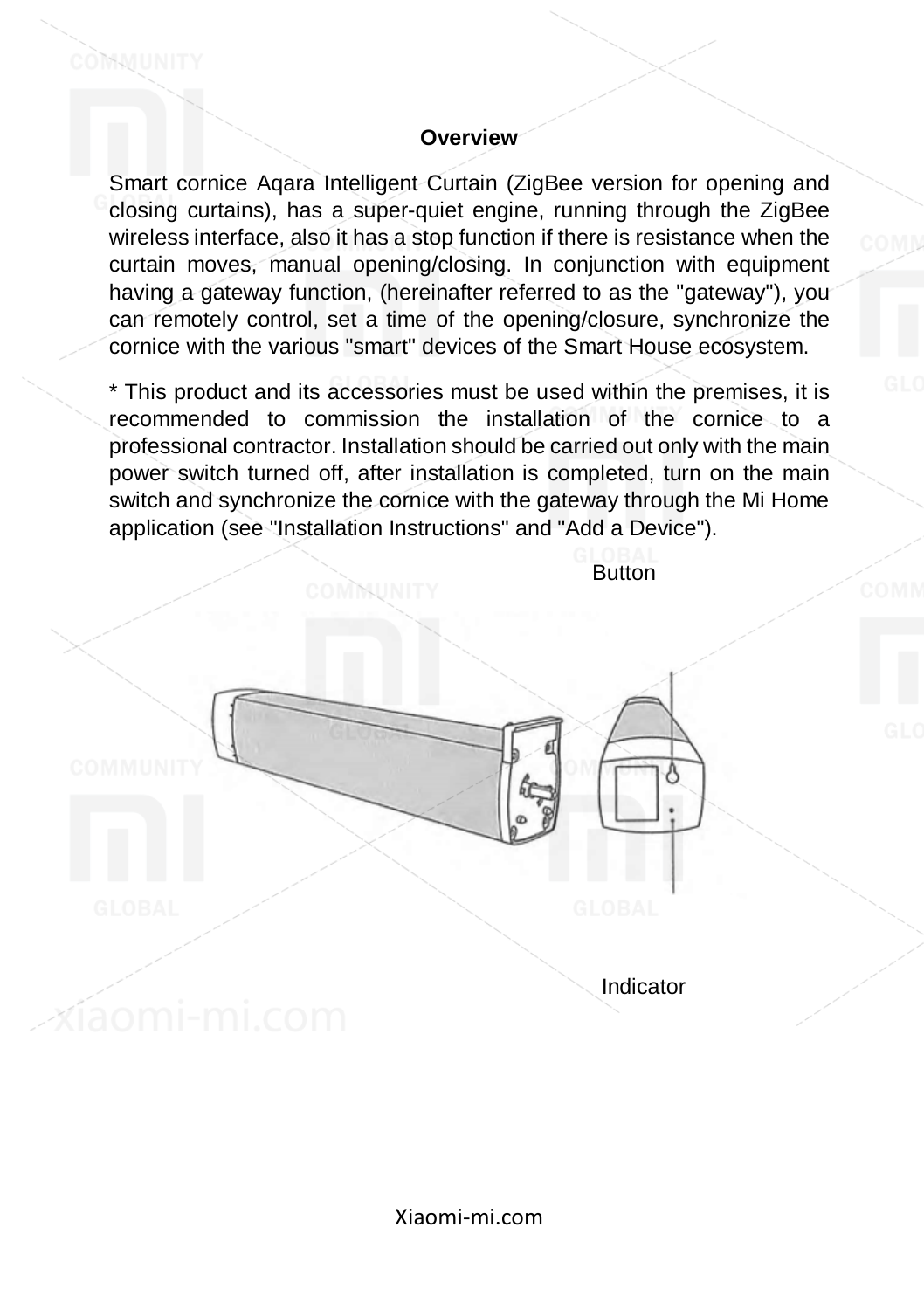# **Installation**

Scan the QR code below to view the video instructions for installing the rail guide and the cornice.



## **Quick settings**

COMMUNITY

This product is compatible with the smart platform Mi Home, it can be controlled via the mobile application Mi Home, supports MIUI system, it can be synchronized with other "smart" Mi Home devices.

## **1. Download the application**

Enter "Mi Home" into the search box of the App Store / Play Market or scan the QR code below to download and install Mi Home application.

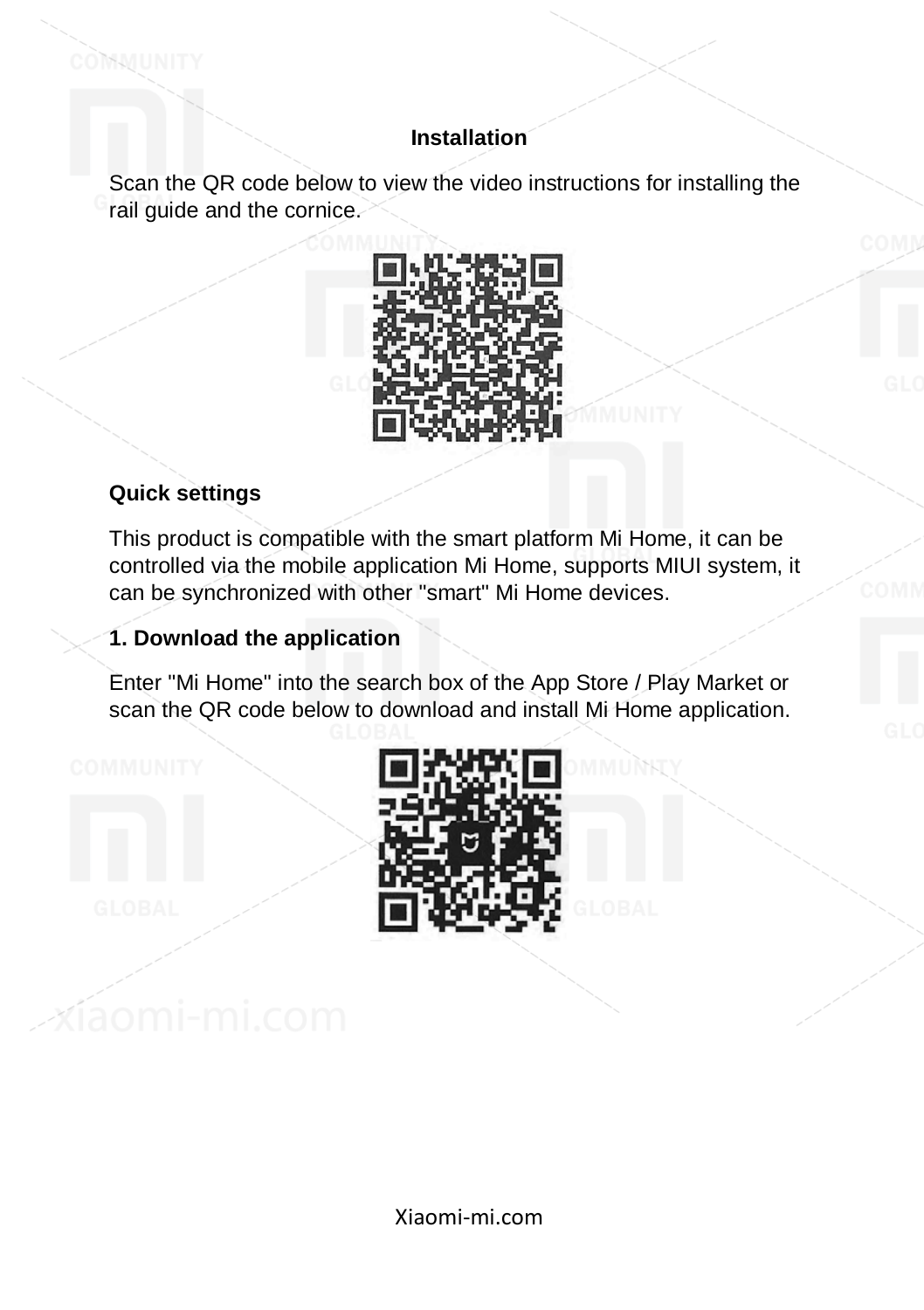# **2. Adding the device**

Open "My devices" page, select the gateway, with which the synchronization will occur, on the "Hardware" page click "Add device", select Aqara Intelligent Curtain (ZigBee version for opening and closing curtains), continue the actions according to the prompts in the application , until you hear a voice notification from the gateway, that the device is successfully connected.



Press "Add the device" Press and hold the

reset button for 5 seconds until the Bluetooth indicator begins to flicker.

2

## **3. Buy more**

In order to purchase more "smart" devices and other quality items, download the Mi Home application and go to the "Shop" section, or scan the QR code below to view the store website.

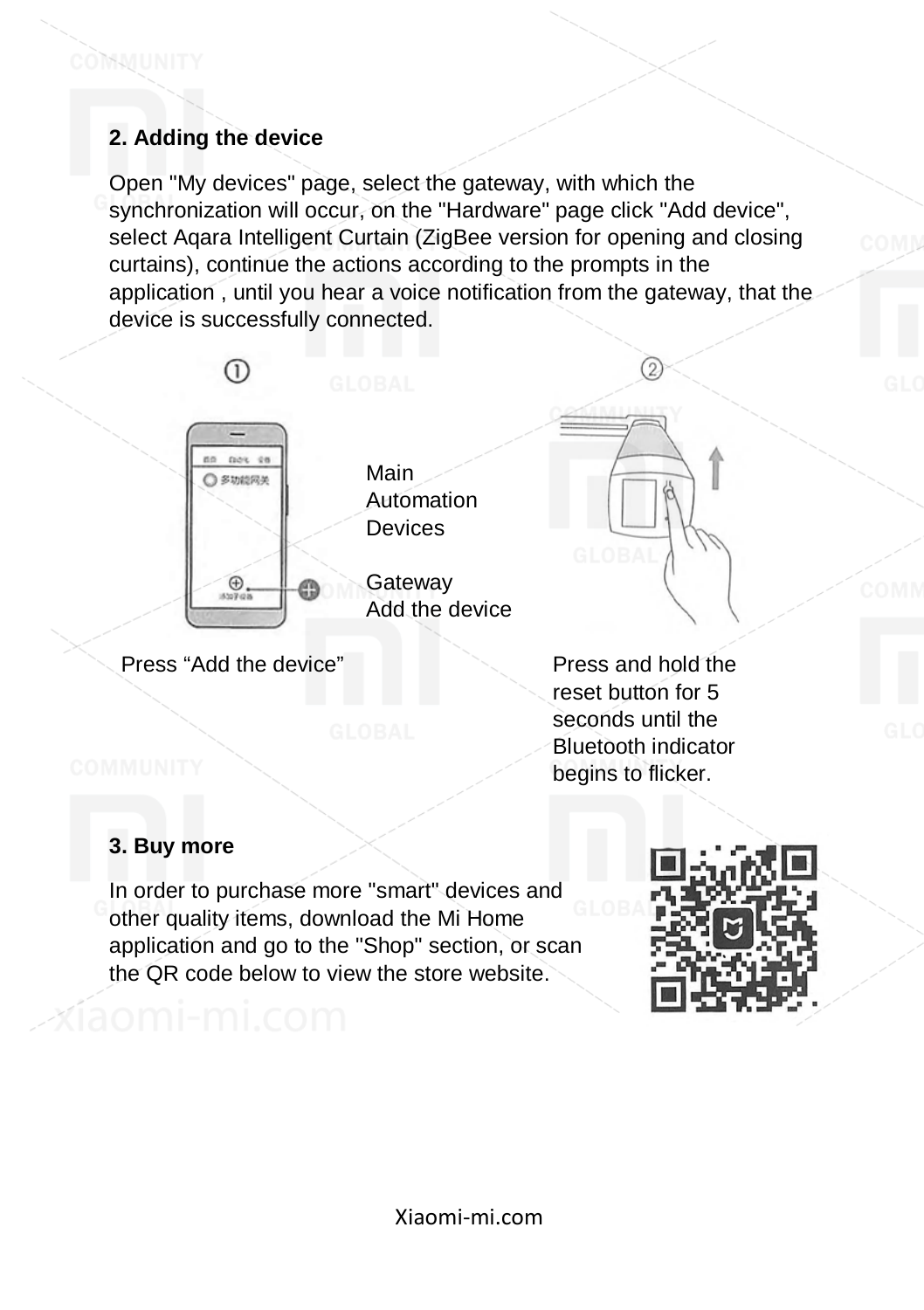#### **Main parameters**

COMMUNITY

| ZNCLDJ11LM                    |
|-------------------------------|
| $70 \times 50 \times 267$ mm  |
| 100-240B $\sim$ , 50/60 Hz    |
| Q/QLML006-2017                |
| 2016DP0776                    |
| -20°C-+55°C.                  |
| Relative humidity 10-90%, w/o |
| condencity                    |
| ZigBee                        |
| to 50 kg                      |
|                               |

Before use, carefully read the user manual

Hotline support: COMMUNITY 400-990-7930

Manufacturer: Shenzhen Lumi Lianchuang Technology Co., LTD Address: Shenzhen City, Nanshan District, Taoyuan Subdistrict, Liuxian Avenue, 1 Tangling Road, Jinqi Zhigu Building, Floor 8

#### **Explanation of the indicator**

| <b>Indicator status</b>            | <b>Explanation</b>                 |
|------------------------------------|------------------------------------|
| The Bluetooth indicator blinks     | Power on<br>GI OR <i>L</i>         |
| once                               |                                    |
| The Bluetooth indicator lights     | Successful network connection,     |
| continuously                       | cornice works                      |
| Bluetooth indicator blinks quickly | Connection to network              |
| Bluetooth indicator blinks slowly  | No network connection (or          |
|                                    | settings reset to factory default) |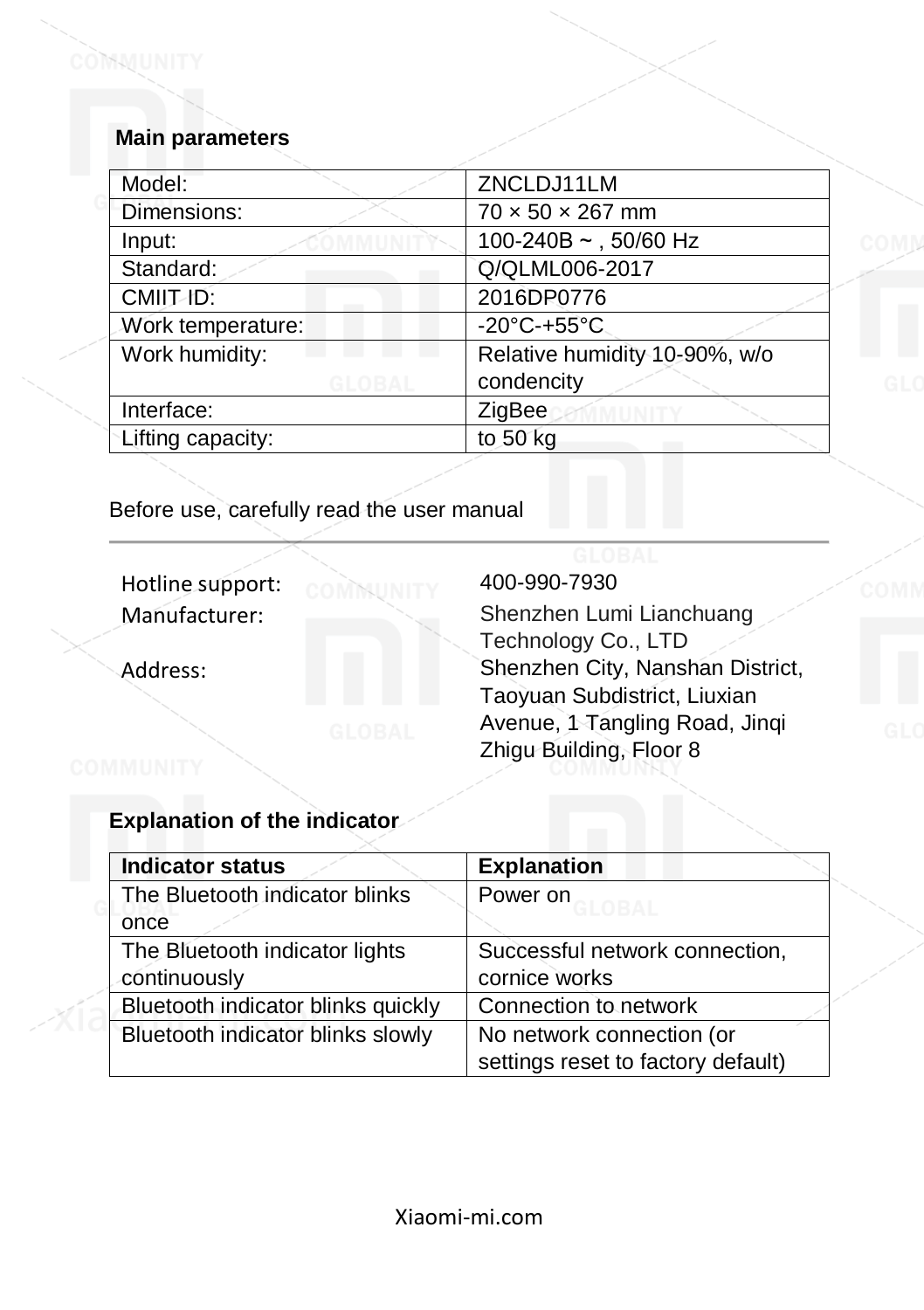COMMUNITY

**You can synchronize the cornice with even more "smart" devices of the "smart house" ecosystem.**

1. Wireless cornice control with remote switch



Remote switch (2 buttons, attached to the surface on a doublesided adhesive tape)

Aqara Intelligent Curtain (ZigBee version for opening and closing curtains)

2. Automatic opening of curtains upon return home; automatic closing of curtains after leaving the house;



Sensor for opening/closing windows/doors



Motion Sensor Aqara Intelligent

Curtain